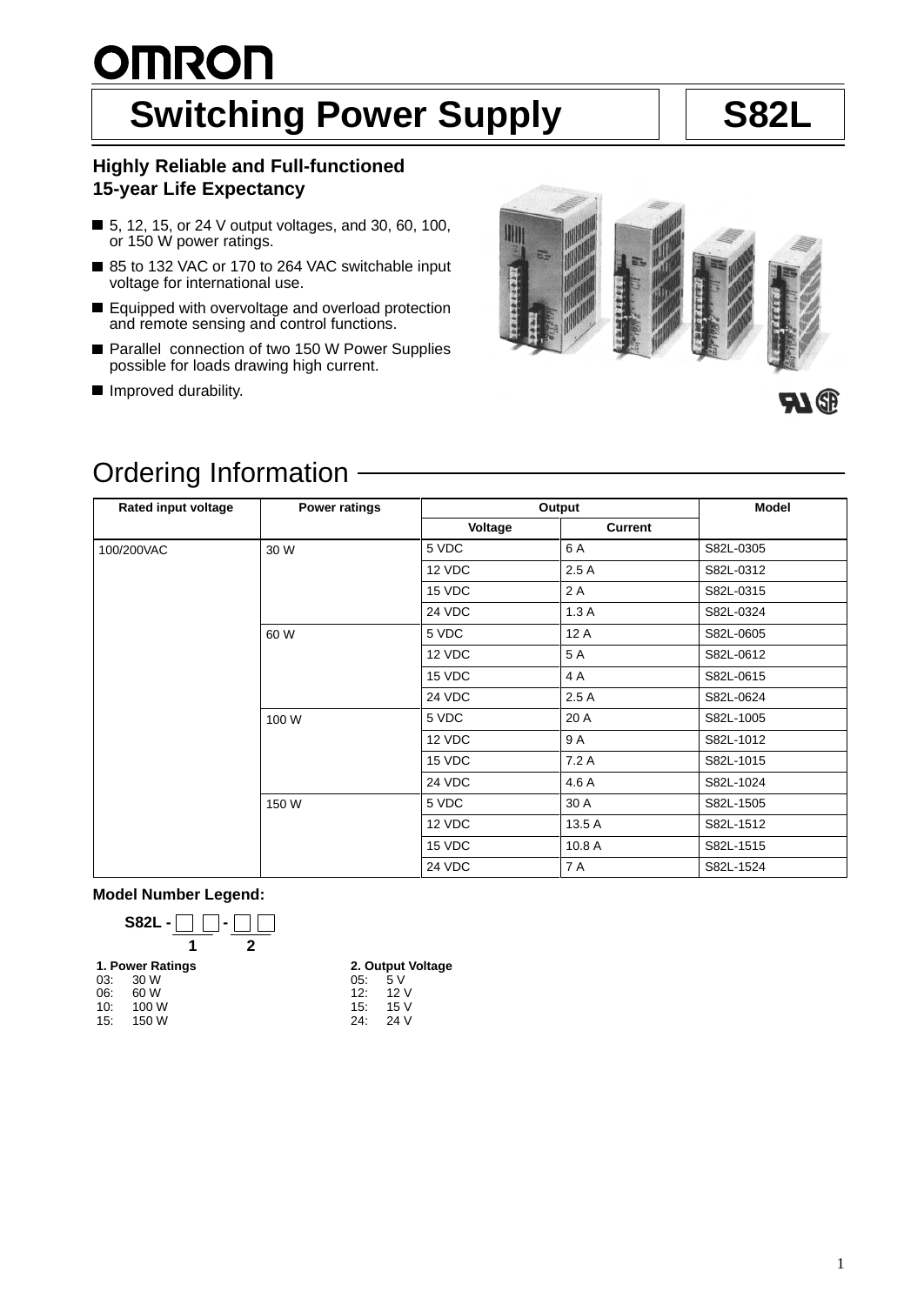### **Accessory (Order Separately)**

### **Connection Kit**

**Model** S82Y-L15A

#### **Conditions of Guarantee**

The guarantee on these products is valid for 7 years from the date of shipment from the factory.

The following conditions apply to the guarantee:

1. The average ambient temperature must be 40°C max.

- 2. The average load must be 80% max.
- 3. Standard installation (bottom mounting).

**Note:** The maximum values must remain within the limits of the derating curve.

If product failure is caused by OMRON within the term of guarantee, OMRON shall be responsible for replacement or repairs.

Failure under any of the following circumstances is excluded from the guarantee.

- 1. Inappropriate handling or usage.
- 2. Failure resulted from other causes than those from this product.
- 3. Modification or repair applied to the product by other than OMRON-certified servicemen.
- 4. Failure caused by natural disaster, war, riot, etc.

### Specifications -

### **Ratings/Characteristics**

| <b>Item</b>                    |                                        | 30 W                                                                        | 60 W                                                                                                                             | 100 W       | 150 W      |            |
|--------------------------------|----------------------------------------|-----------------------------------------------------------------------------|----------------------------------------------------------------------------------------------------------------------------------|-------------|------------|------------|
| <b>Efficiency (typical)</b>    |                                        | 74% to 84% (depending on types)                                             |                                                                                                                                  |             |            |            |
| Life expectancy                |                                        | 15 yrs. min. (Used at 40°C at the rated input with a 50% load.)             |                                                                                                                                  |             |            |            |
| Input<br>Voltage (AC only)     |                                        | Switchable between 100 V (85 to 132 V) and 200 V (170 to 264 V)             |                                                                                                                                  |             |            |            |
|                                | Frequency                              |                                                                             | 47 to 450 Hz                                                                                                                     |             |            |            |
|                                | <b>Current</b>                         | 100 V input                                                                 | 0.95 A max.                                                                                                                      | 1.5 A max.  | 2.5 A max. | 3.5 A max. |
|                                | (with rated I/O)                       | 200 V input                                                                 | $0.6A$ max.                                                                                                                      | $0.8A$ max. | 1.4 A max. | 2.1 A max. |
|                                | 100 V input<br>Leakage current         |                                                                             | $0.5$ mA max.                                                                                                                    |             |            |            |
|                                | (with rated I/O)<br>200 V input        |                                                                             | 1 mA max.                                                                                                                        |             |            |            |
|                                | Inrush current                         | 100 V input                                                                 | 15 A max.                                                                                                                        |             |            |            |
|                                | (with rated I/O)                       | 200 V input                                                                 | 30 A max.                                                                                                                        |             |            |            |
| <b>Noise filter</b>            |                                        | Yes                                                                         |                                                                                                                                  |             |            |            |
| Output                         | <b>Voltage fluctuation</b>             |                                                                             | 2% max. (combined input, load, and temperature variations)                                                                       |             |            |            |
| Voltage adjustment range       |                                        | $\pm$ 10% (adjustable with variable resistor (V.ADJ))                       |                                                                                                                                  |             |            |            |
|                                | Ripple                                 |                                                                             | 1% (p-p) max.                                                                                                                    |             |            |            |
|                                | Input variation influence              |                                                                             | 0.3% max. (85 to 132 VAC/170 to 264 VAC input, 100% load)                                                                        |             |            |            |
|                                | <b>Load variation influence</b>        |                                                                             | 0.4% max. (with rated input, 0% to 100% load)                                                                                    |             |            |            |
|                                | <b>Temperature variation influence</b> |                                                                             | 0.02%/ $\degree$ C max. (0 $\degree$ C to 55 $\degree$ C, with rated input and output)                                           |             |            |            |
| <b>Rise time</b>               |                                        | 300 ms max. (output voltage rise to 90%, with rated input and output)       |                                                                                                                                  |             |            |            |
|                                | <b>Hold time</b>                       |                                                                             | $20$ ms min.                                                                                                                     |             |            |            |
| <b>Additional</b><br>functions | <b>Overload protection</b>             |                                                                             | 105% min. of rated load current (typical), inverted L drop, automatic reset (output<br>shut off after 5 s, reset by input reset) |             |            |            |
| Overvoltage protection         |                                        | 120% of rated output voltage (typical), shut-off type, reset by input reset |                                                                                                                                  |             |            |            |
| <b>Remote sensing</b>          |                                        | <b>Yes</b>                                                                  |                                                                                                                                  |             |            |            |
| <b>Remote control</b>          |                                        | <b>Yes</b>                                                                  |                                                                                                                                  |             |            |            |
| <b>Parallel connection</b>     |                                        | <b>No</b>                                                                   |                                                                                                                                  |             | Yes        |            |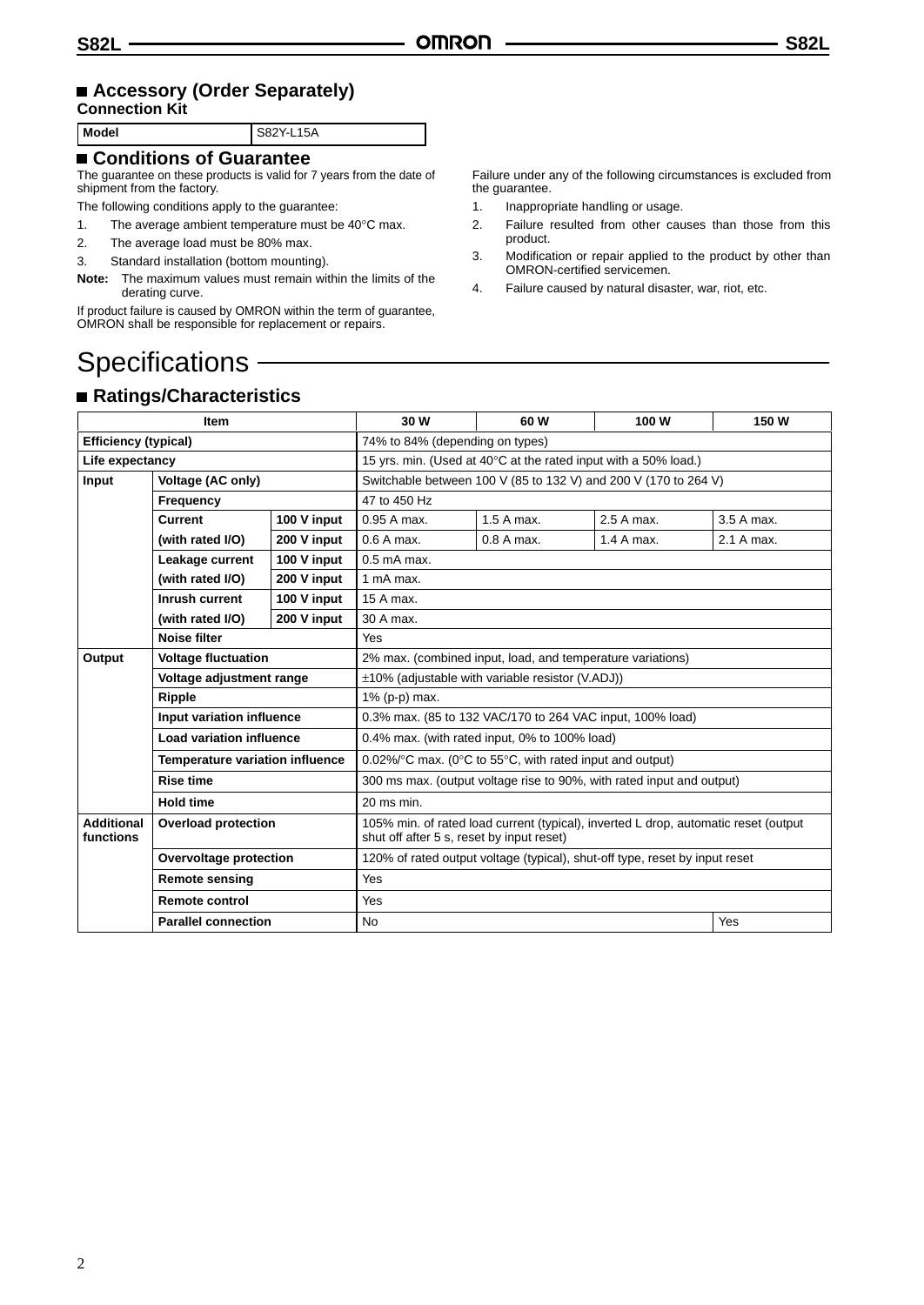| ltem                                |                              | 30 W                                                                                                               | 60 W                                                                                                                                                                                         | 100 W       | 150 W       |  |
|-------------------------------------|------------------------------|--------------------------------------------------------------------------------------------------------------------|----------------------------------------------------------------------------------------------------------------------------------------------------------------------------------------------|-------------|-------------|--|
| Other                               | <b>Ambient temperature</b>   | Operating: See the derating curve in the "Engineering Data" section<br>Storage: $-25^{\circ}$ C to 85 $^{\circ}$ C |                                                                                                                                                                                              |             |             |  |
|                                     | <b>Ambient humidity</b>      | Operating:25% to 85%<br>Storage: 20% to 95%                                                                        |                                                                                                                                                                                              |             |             |  |
|                                     | <b>Dielectric strength</b>   |                                                                                                                    | 3.75 VAC, 50/60 Hz for 1 min (between all inputs and outputs)<br>2.5 VAC, 50/60 Hz for 1 min (between all inputs and the housing)<br>500 VDC for 1 min (between all outputs and the housing) |             |             |  |
|                                     | <b>Insulation resistance</b> | 100 M $\Omega$ min. at 500 VDC (between all inputs and outputs/housing)                                            |                                                                                                                                                                                              |             |             |  |
|                                     | <b>Vibration resistance</b>  | Malfunction: 10 to 55 Hz, 0.825 mm amplitude (approx. 5G) each in X, Y, and Z<br>directions for 2 hrs.             |                                                                                                                                                                                              |             |             |  |
|                                     | <b>Shock resistance</b>      | Malfunction: 294 m/s <sup>2</sup> (30G), 3 times each in $\pm X$ , $\pm Y$ , and $\pm Z$ directions                |                                                                                                                                                                                              |             |             |  |
| Input indicator                     |                              | Yes (orange)                                                                                                       |                                                                                                                                                                                              |             |             |  |
| <b>Output indicator</b>             |                              | Yes (green)                                                                                                        |                                                                                                                                                                                              |             |             |  |
| <b>Electromagnetic interference</b> |                              | Meets FCC class B standards                                                                                        |                                                                                                                                                                                              |             |             |  |
| <b>Approved standards</b>           |                              | UL 1012, CSA E.B.1402C, VDE0160, VDE0805, and EN60950 (IEC 950)                                                    |                                                                                                                                                                                              |             |             |  |
|                                     | Weight                       | 910 g max.                                                                                                         | 990 g max.                                                                                                                                                                                   | 1.1 kg max. | 2.2 kg max. |  |

## Engineering Data

#### $\blacksquare$  **Derating Curve**



**Note:** The derating curve differs depending on the mounting direction of the Power Supply. The curve above was obtained with the Power Supply mounted in the standard position.



Standard installation

#### **Overload Protection**

The protective function prevents damage to the load as well as the Power Supply itself due to overload. If the load current rises above the overload set value (105% of the rated load current), the protective function will engage and the voltage will be reduced. Reset is automatic, so the Power Supply will return to normal operation when the overload condition is corrected.

If an overload condition continues for more than 5 s, the output will be shut off. In this situation, reset is not automatic. The input power must be turned off for at least 30 s, and then turned on again to reset the Power Supply.



#### ■ Overvoltage Protection

The protective function prevents damage to the load as well as the Power Supply itself due to overvoltage. The output is shut off if the output voltage rises above about 120% of the rated voltage. The input power must be turned off for at least 30 s, and then turned on again to reset the Power Supply.

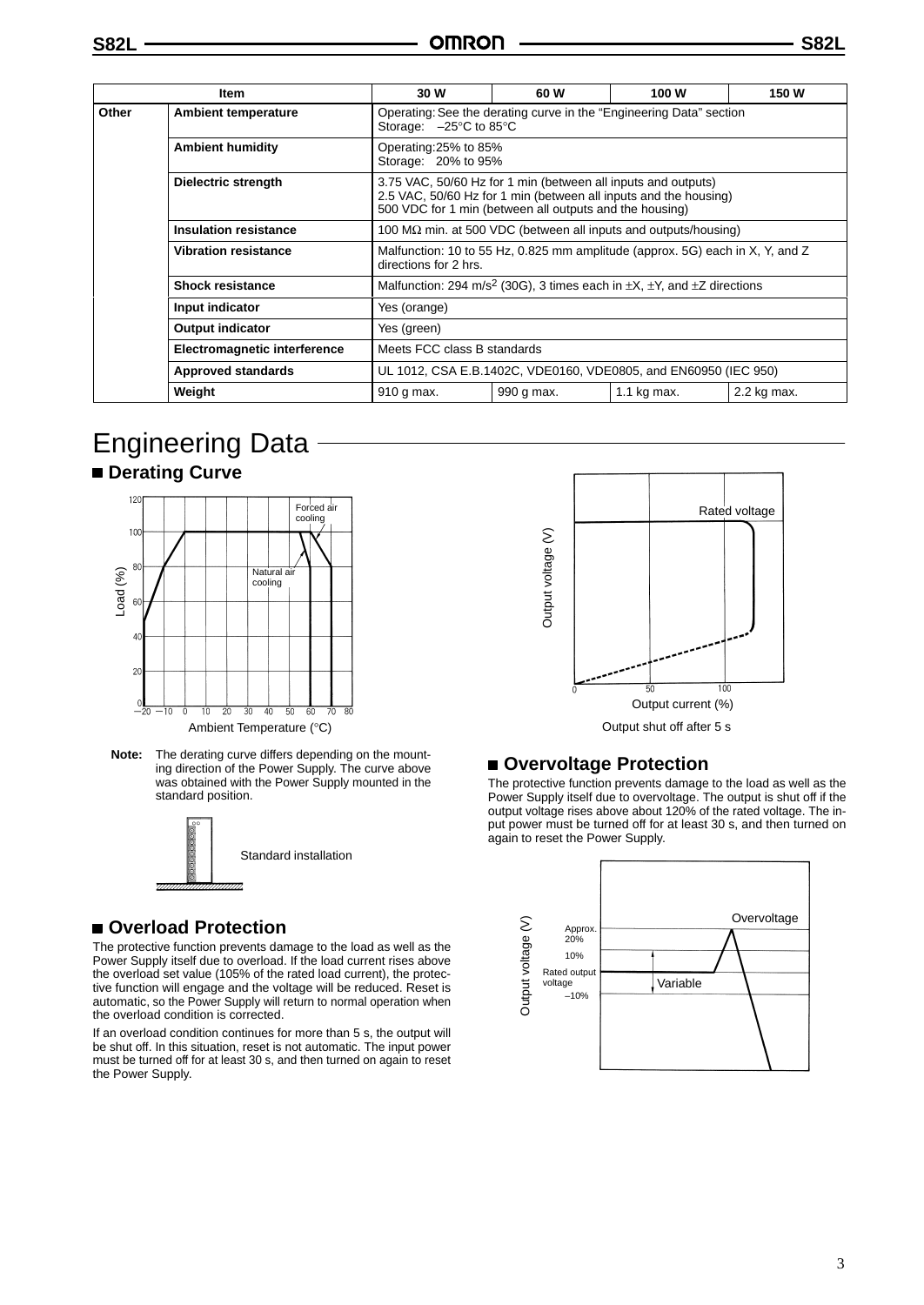#### ■ Inrush Current, Rise Time, Hold Time



### **Operation**

#### **Remote Sensing Function**

This function corrects a voltage drop in the load wiring. When using the remote sensing function, remove the short bars from the remote sensing terminals as shown in the following diagram.



- **Note:** 1. When the voltage drop in the load wiring is large, the overvoltage protection function might engage due to the increase in voltage to correct the voltage drop, so be sure to use high capacity wiring.
	- 2. If the +S and +V terminals are left unconnected, the overvoltage protection function will engage and the output voltage will be cut off. If the -S and -V terminals are left unconnected, the output voltage will increase about 5%.

#### **Remote Control Function**

This function allows the output voltage to be turned on and off with an external signal (as long as the input voltage is being applied). When using the remote control function, remove the short bar (attached at ex-factory condition) from the remote control terminals and connect a switch or transistor as shown in the diagram below.



Use a transistor with  $V_{CE} > 20$  V and  $I_c > 5$  mA.

| Level         | Output voltage |
|---------------|----------------|
| L(0.8 V max.) | ON             |
| H(2 V min.)   | OFF            |

**Note:** The remote control circuit is insulated from input, output, and GR.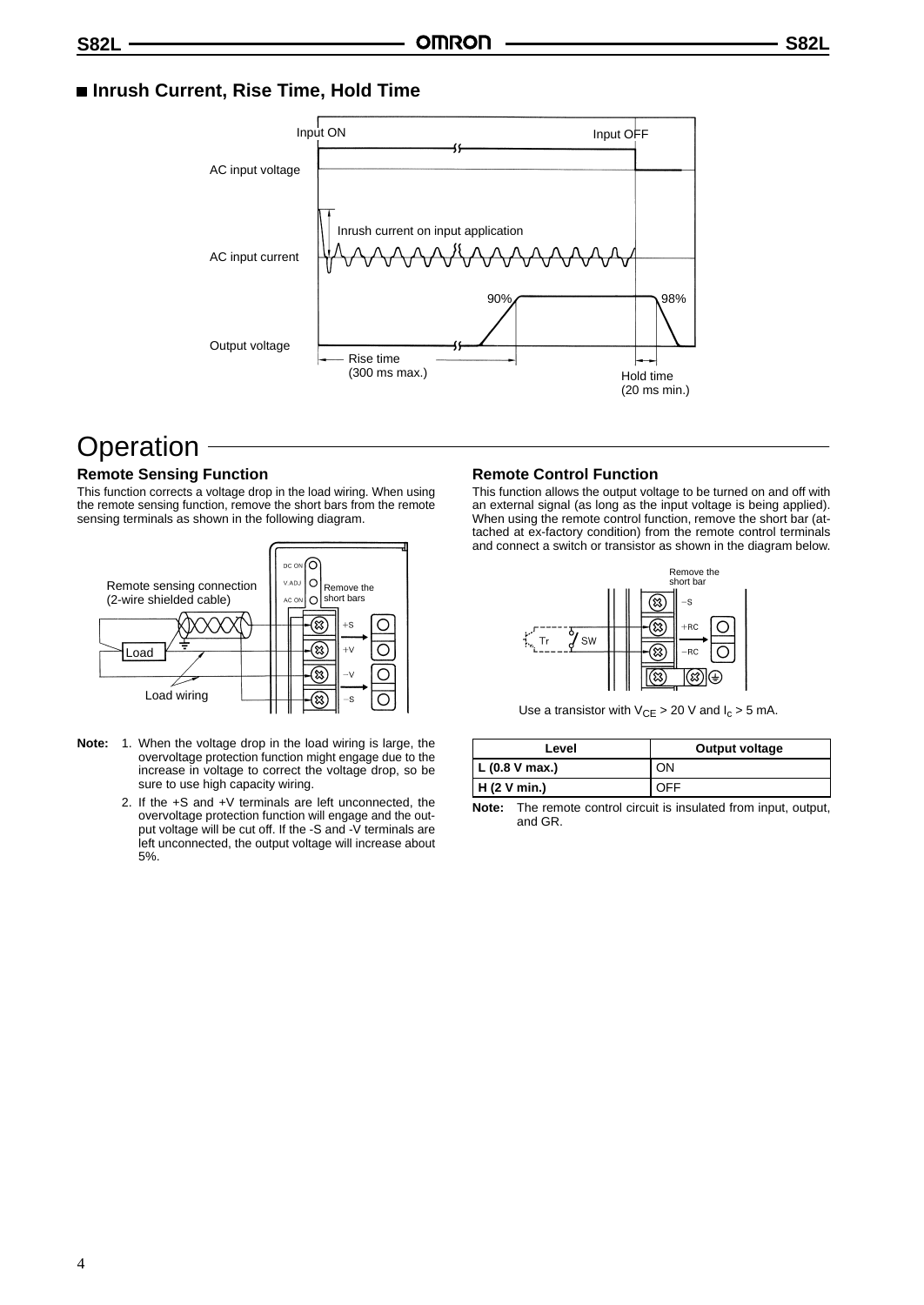#### **Block Diagram**





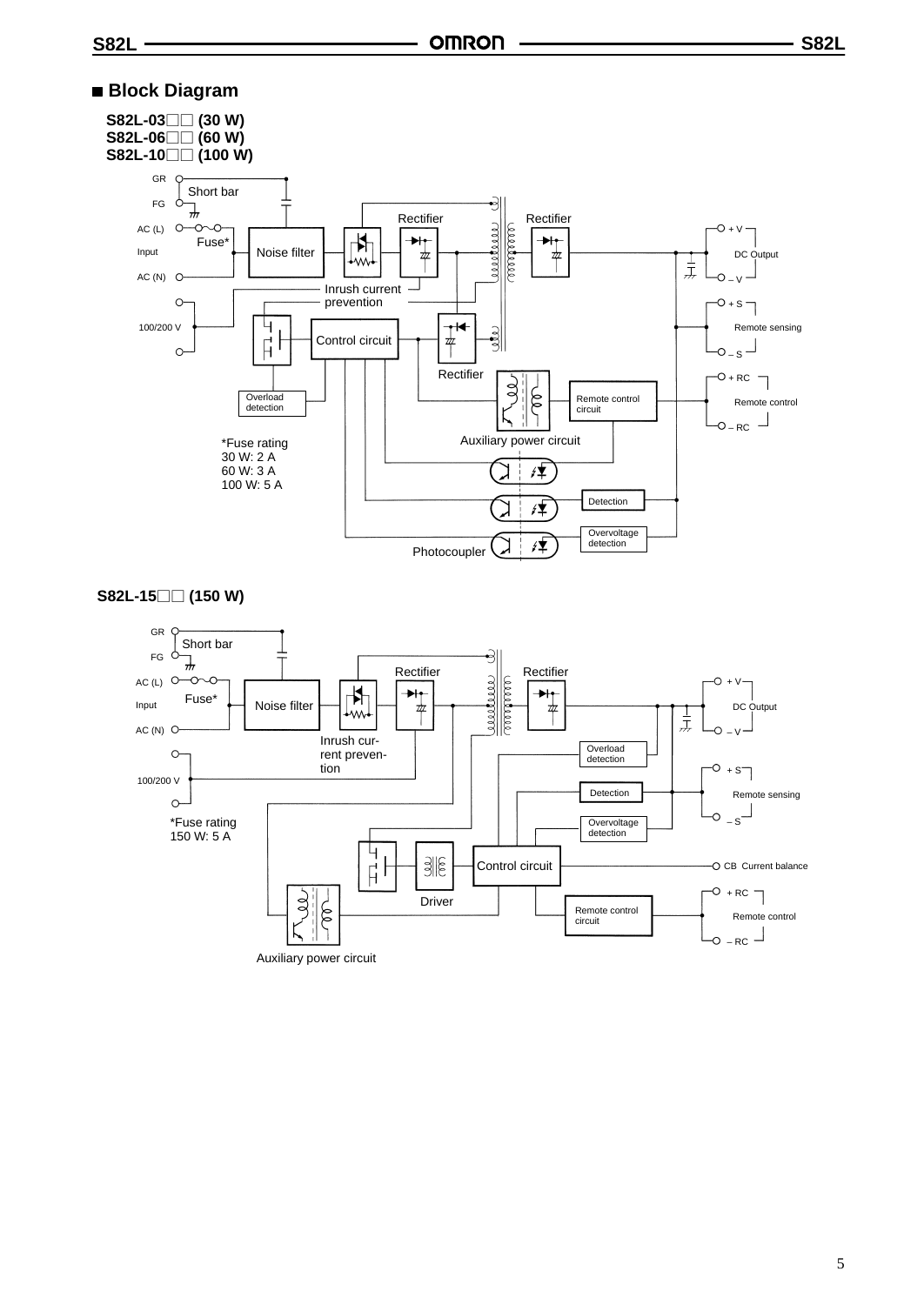### **Dimensions**

**Note:** All units are in millimeters unless otherwise indicated.



#### **S82L-10 (100 W)**



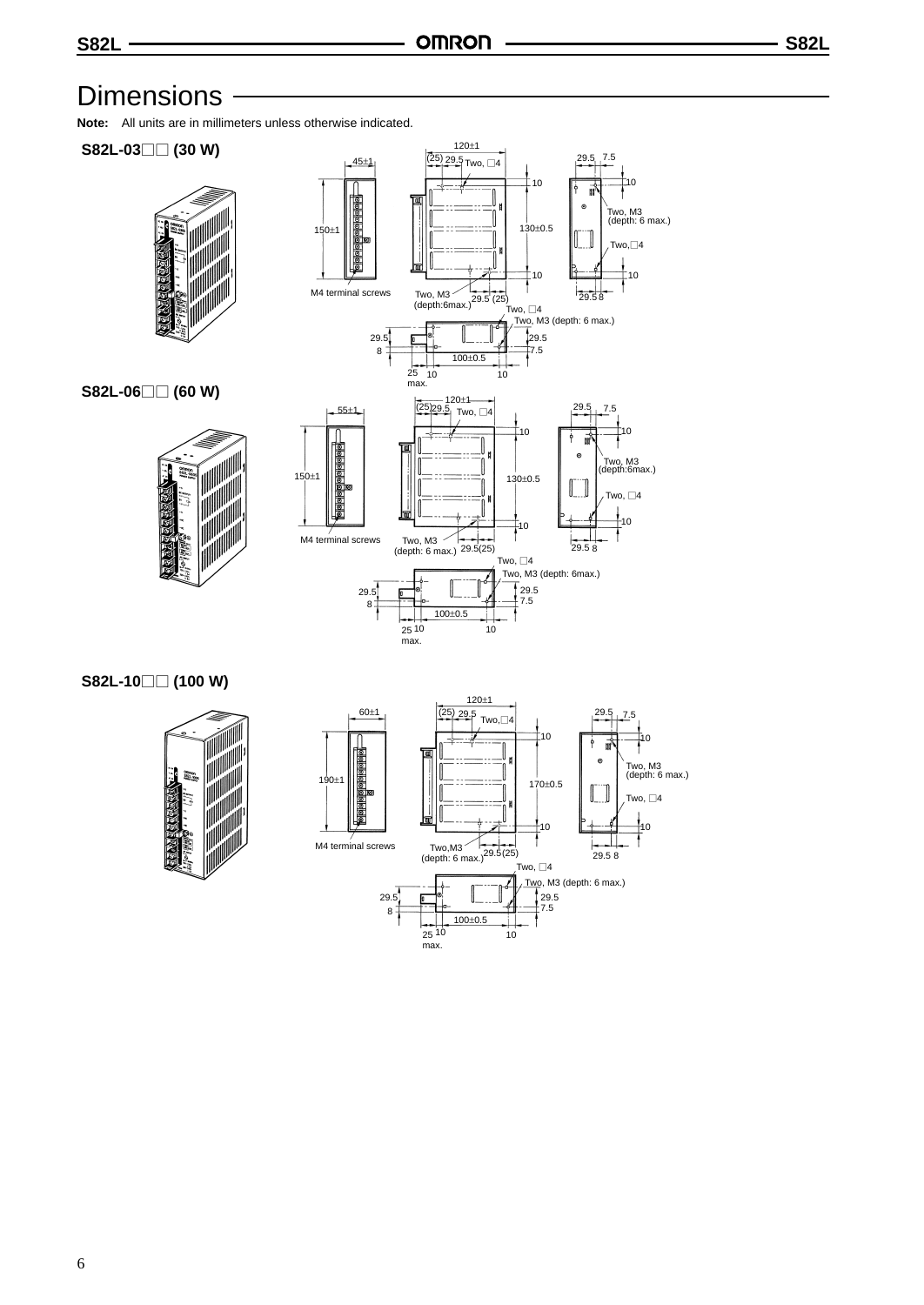#### **S82L-15 (150 W)**





#### **Mounting Bracket: 30/60/100 W Bottom-mounting**



**Front-mounting**





**Mounting Holes**





**Side-mounting**

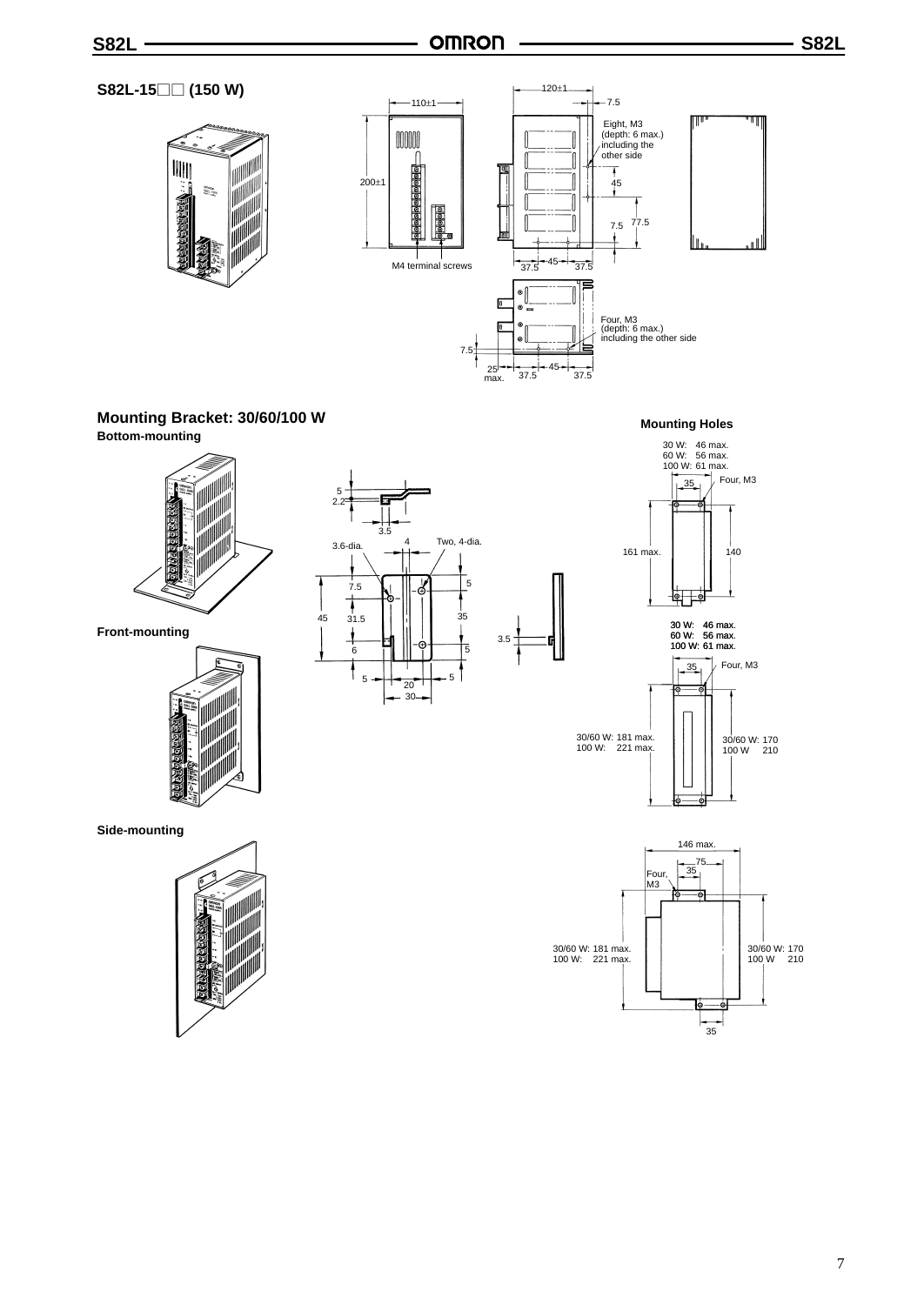#### **Mounting Bracket: 150 W Bottom-mounting**



**Front-mounting**









**Mounting Holes**

**Side-mounting**



**Note:** The Power Supply will be separated from the mounting surface by 5 mm when the Mounting Brackets are used.

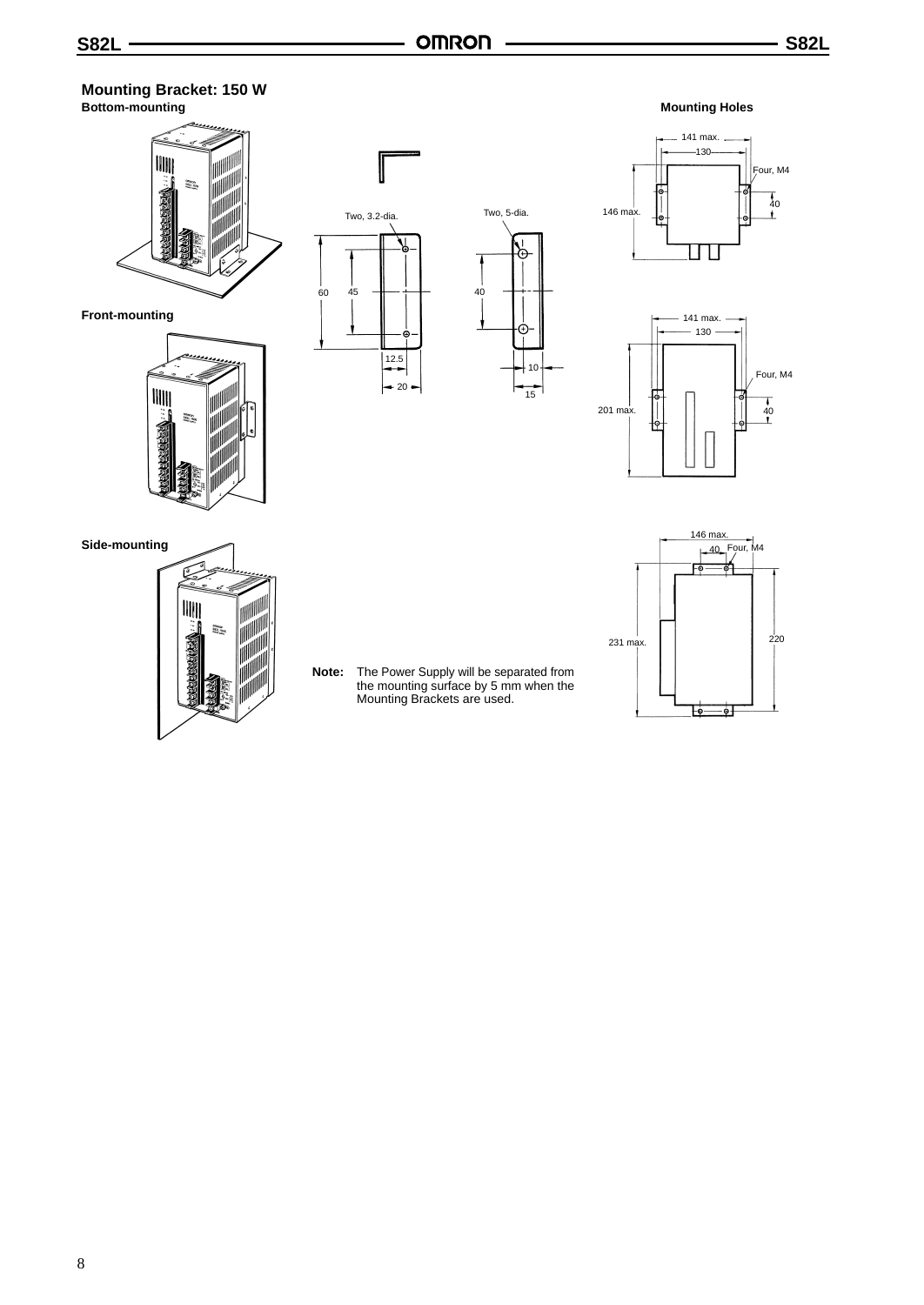## Installation





- 1. **DC Output Terminals:** Connect load wiring.
- 2. **Input Terminals:** Connect input wiring.
- 3. **Voltage Select Terminals:** Switch the input voltage by connecting or removing the short bar. (short circuited: 100 to 120 V; open: 200 to 240 V)
- 4. **V. ADJ Adjuster:** Use to adjust the output voltage.
- 5. **Output LED Indicator**: Lights when DC current is being output.
- 6. **Input LED Indicator:** Lights when input is supplied.
- 7. **Remote Sensing Terminals:** Correct the voltage drop in the load lines. Shorted for normal operation.
- 8. **Remote Control Terminals:** Connected to an external device to enable remote control of the output while the input voltage is being applied.
- 9. **ACG Terminal:** The intermediate point of the input filter. Shorted to FG terminal for normal operation.
- 10. **FG Terminal:** Shorted to the housing, and connected to a ground line.
- 11. **Current Balance Terminal:** Connected to the CB terminal of another Power Supply wired in parallel.
- 12. **NC Terminals:** Leave unconnected.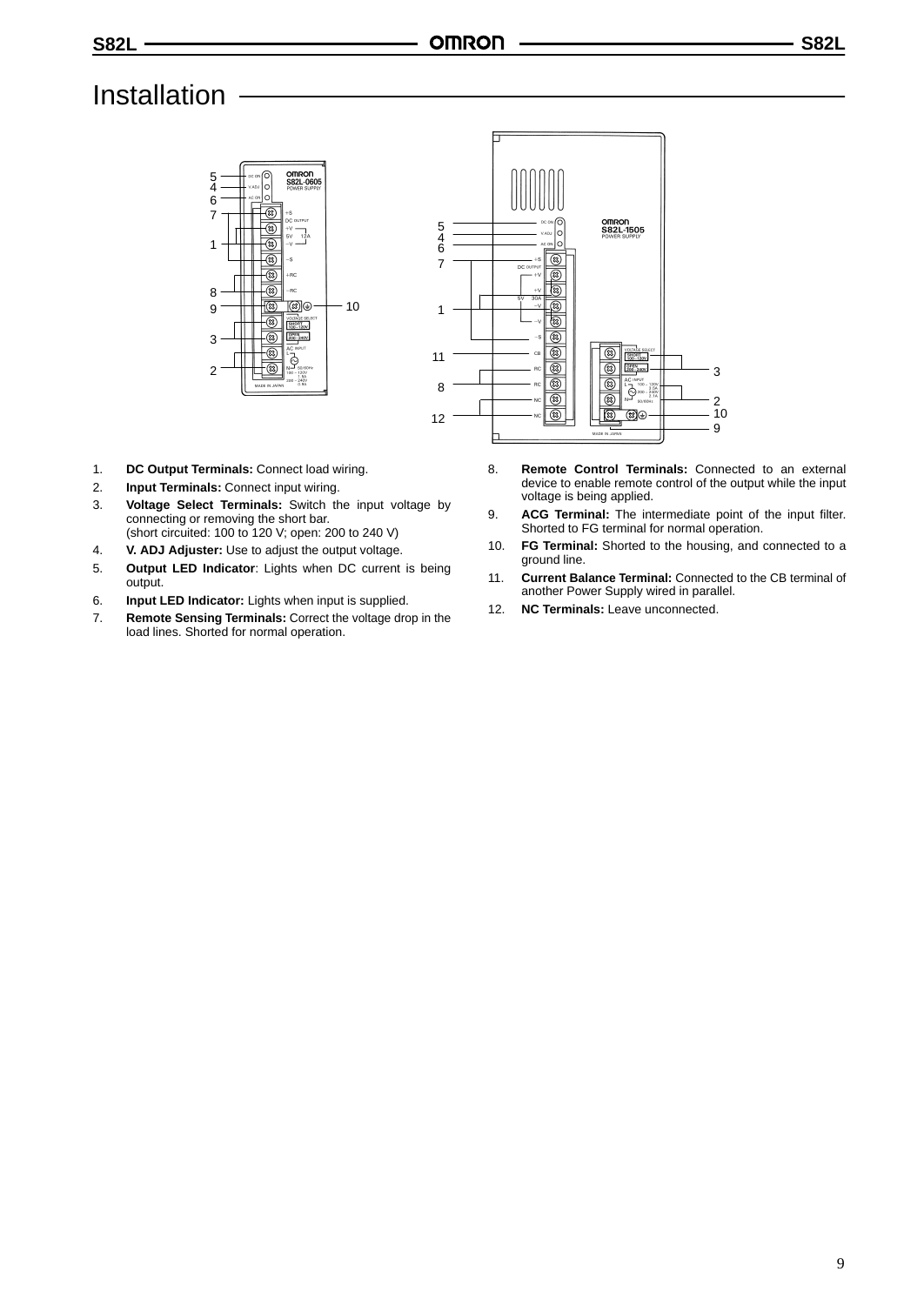### **Precautions**

#### **Mounting**

Providing adequate cooling when installing the Power Supply will extend its long-term reliability.

As shown in the diagram below, the Power Supply is cooled by natural air currents, so install the unit in a location with adequate air flow.



It is recommended to install the Power Supply on a metal plate, and to use forced air cooling. When installing two or more Power Supplies side-by-side, allow at least 20 mm spacing between them, as shown in the diagram below.



#### **Switching the Input Voltage between 100 to 120 V and 200 to 240 V**

Select 100 to 120 V or 200 to 240 V input voltage by shorting or opening the input voltage switching terminals, as shown in the diagram below. (Factory set to 200 to 240 V operation.)



#### **Generating Output Voltages (**±**)**

S82L Power Supplies may be connected to provide floating output voltages  $(\pm)$  as shown below.



#### **Series Connection**

The output of two Power Supplies can be combined in series to double the output voltage as shown below.



#### **Parallel Connection (Master/Slave Operation)**

The model S82L Power Supply has a built-in current balance function, allowing two units to be connected in parallel (master/slave operation) increasing the output current.

#### **Master/Slave Operation**

When connecting two Power Supplies for master/slave operation, use shielded wire to connect the current balance (CB) and -S terminals as shown below.



In master/slave operation, the Power Supply with the lower voltage adjustment set value (controlled by V. ADJ) is the master unit, and the Power Supply with the higher voltage adjustment set value is the slave unit.

#### **NOTICE**

A maximum of two units can be connected in parallel.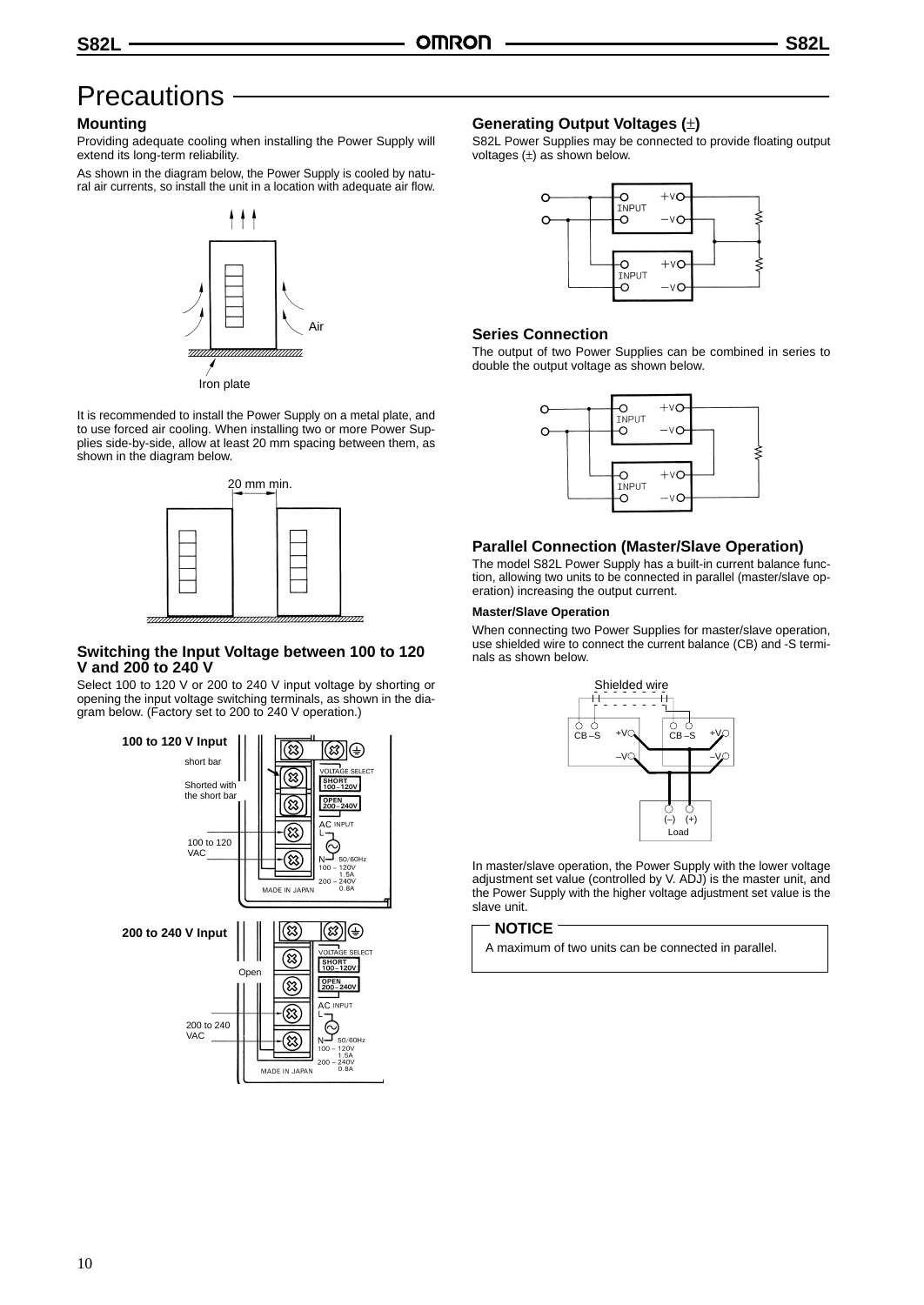#### **Wiring**

Use high capacity wiring between the Power Supplies and the load in order to minimize voltage drops due to wire resistance.

A parallel connection kit (sold separately) is available. The kit includes a bar to connect the outputs, and shielded wire to connect the current balance and -S terminals.

| <b>Connection kit</b> | $15\Delta$ |
|-----------------------|------------|
|                       |            |

To ensure that the voltage drop is the same between each Power Supply and load, the length and cross sectional area of the wires used should be uniform, and the system should be wired as in figure below.



Do not wire the Power Supplies as shown below. It will cause output voltage imbalance, so that one of the units will supply exceeding current, causing the overload protection to engage, resulting in an unstable current and reducing product life expectancy.



#### **Attaching Mounting Brackets**

#### **30/60/100 W**

Insert the hook on the corner of the bracket into the hole provided in the Power Supply housing. First, attach the bracket to the unit with one screw and then install the unit.

#### **150 W**

Insert the hook on the corner of the bracket into the hole provided in the Power Supply housing. Screw in both screws for each bracket and install the unit.



#### **Adjusting the Output Voltage**

Follow the procedure below when adjusting the output voltage of a master/slave system.

- 1. Connect the two Power Supplies in parallel and decide which unit will be the master.
- 2. Turn the voltage adjuster (V. ADJ) of the slave unit all the way clockwise.
- 3. Adjust the voltage adjuster (V. ADJ) of the master unit to the desired voltage.
- 4. Slowly turn the voltage adjuster (V. ADJ) of the slave unit counterclockwise and set value just before output voltage drop.

#### **NOTICE**

- 1. It is recommended to set equal output voltages to both Power Supplies for safety reasons. If the master Power Supply stops operation by input failure or breakage, the set output value of the slave Power Supply will be output.
- 2. Even if one Power Supply fails to operate, both output LED indicators may be lit if the other Power Supply is in operation.
- 3. 30, 60, and 100 W type Power Supplies cannot perform parallel operation as they are not provided with Current Balance Function.
- 4. Be sure to use shielded wires when connecting CB and -S terminals to prevent noise interference with operation.